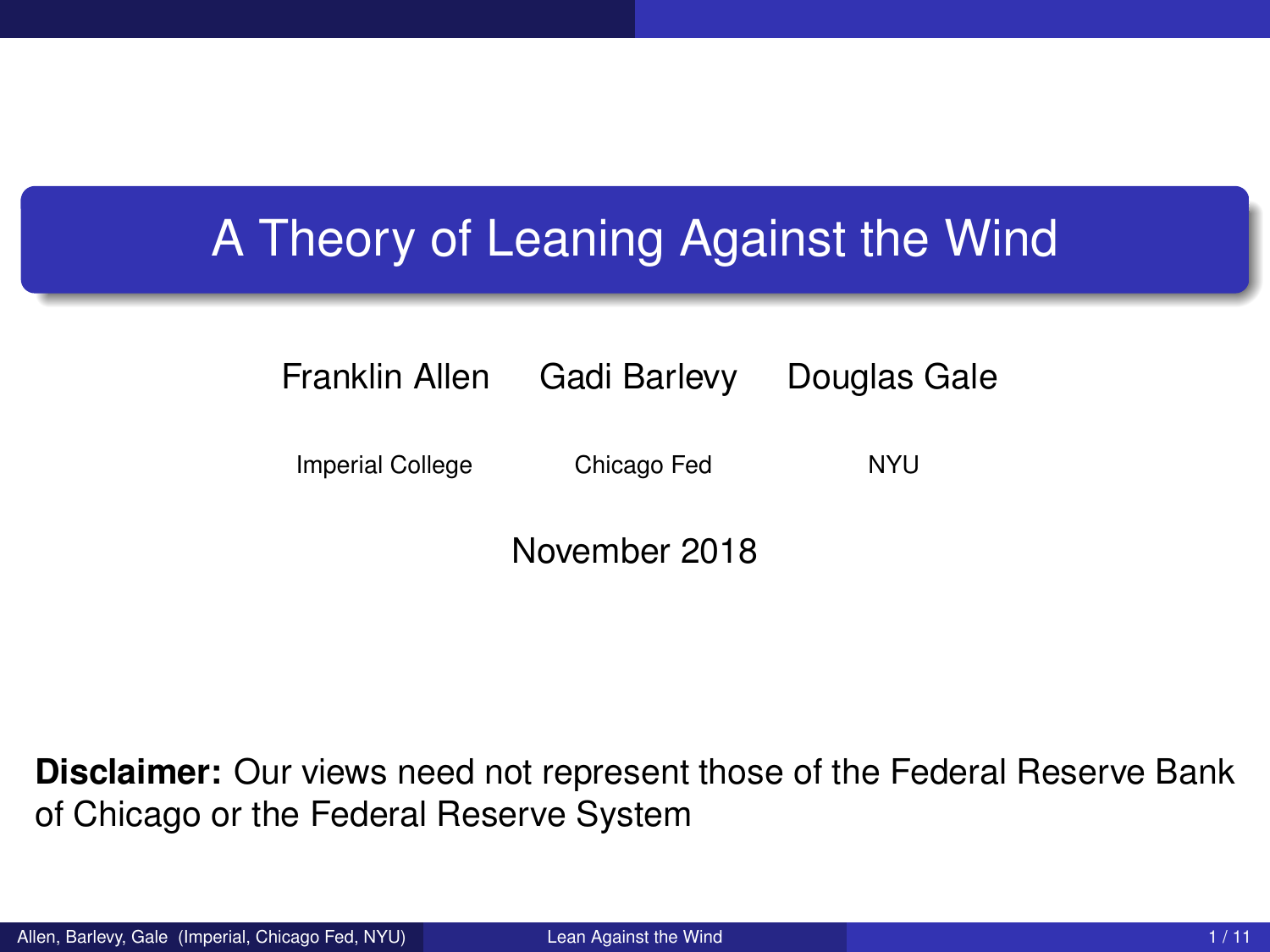- <span id="page-1-0"></span>Long debate as to what to do in face of rapid run-up in asset prices
	- $\bullet$  Bernanke and Gertler (1999) wait and clean up (stimulate) if price falls
	- Borio and Lowe (2002) asset price booms  $+$  debt usually end badly

Argue policymakers should lean against the wind (raise rates in asset booms)

- Many have taken last crisis as further evidence that waiting is bad
- Svennson (2014, 2017) argues raising rates can be counterproductive
- We explore these issues through lens of a GE risk-shifting model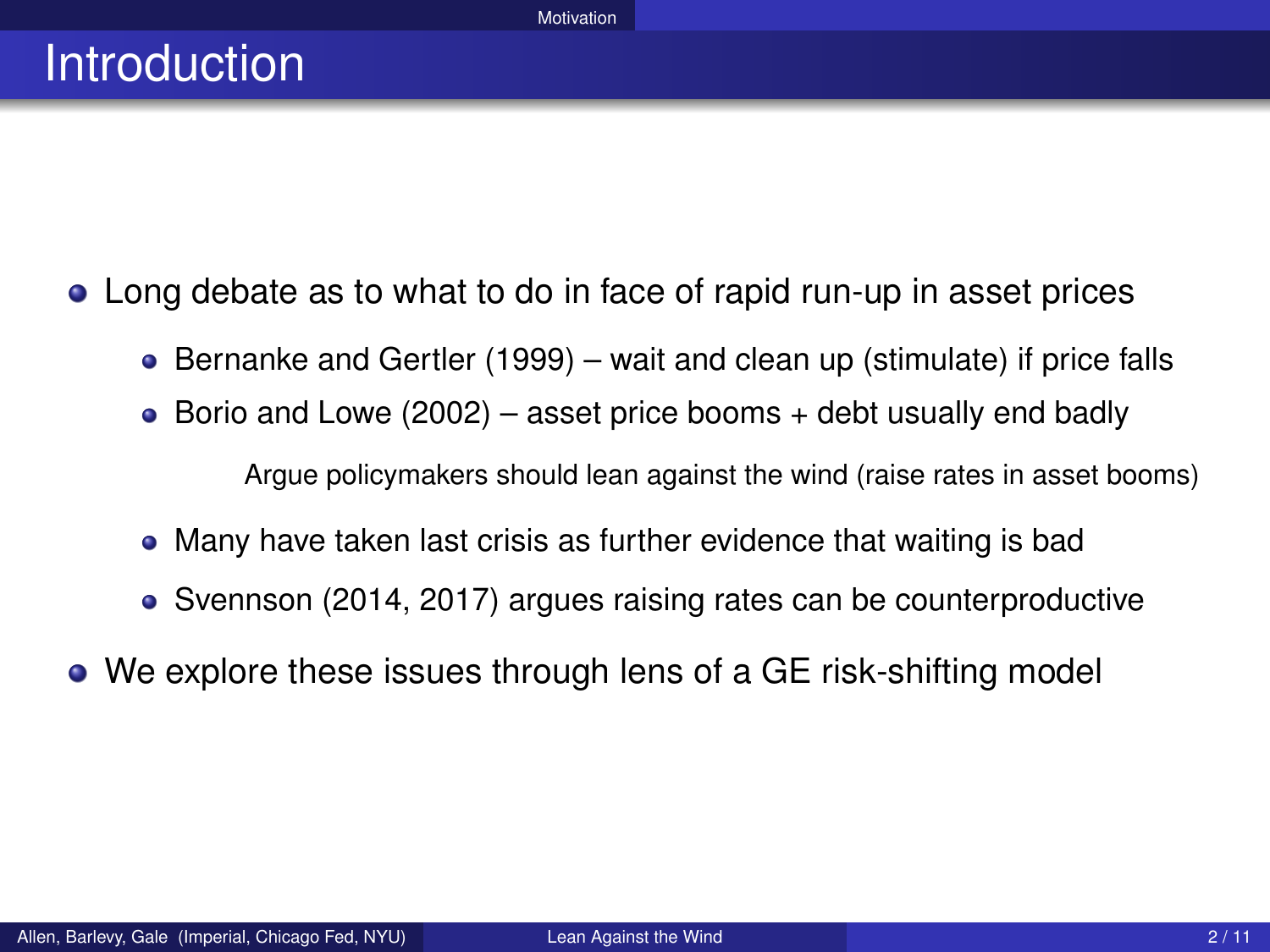- <span id="page-2-0"></span> $\bullet$  Key feature of risk-shifting – creditors unsure about their risk exposure
	- Common to new technologies or assets valued idiosyncratically (housing)
- We show risk-shifting can give rise to Borio-Lowe episodes
	- Asset bubbles financed with debt, eventually collapse and lead to default
- $\bullet$  Model suggests scope for intervention (misallocation  $+$  excess leverage)
- **•** Raising rates exacerbates first distortion but mitigates second
- Promise to raise rates if bubble lasts mitigates both (targets speculators)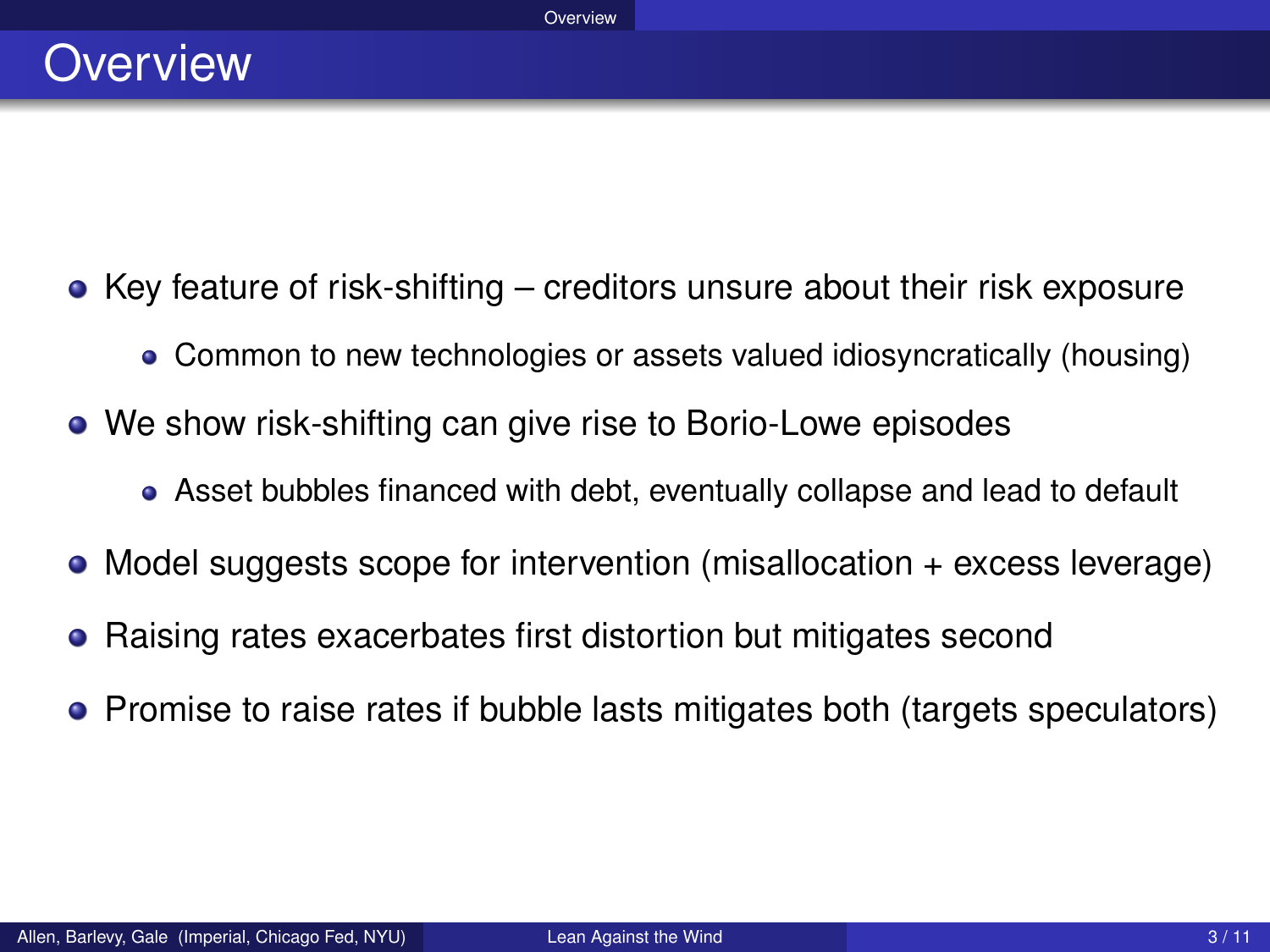# <span id="page-3-0"></span>**Setup**

- OLG setup with two-period lived agents and single consumption good
- Agents only care about consumption when old:  $u(c_t, c_{t+1}) = c_{t+1}$

 $\bullet$  At  $t = 0$ , old endowed with 1 unit of asset that pays  $d$  each period

- We will eventually allow dividend to be stochastic
- 2 At each  $t \geq 0$ , cohort consists of two types:
	- Savers unproductive but endowed w/*e* goods when young ⇒ need to save
	- Entrepreneurs productive but born with no endowment
		- $-$  Each can convert up to 1 unit at *t* into  $1 + y$  units in  $t + 1$

 $-N(y)$  = mass of entrepreneurs w/productivity  $\lt y$ , range of y is  $[0,\infty)$ 

Young savers use *e* to buy assets from old and fund young entrepreneurs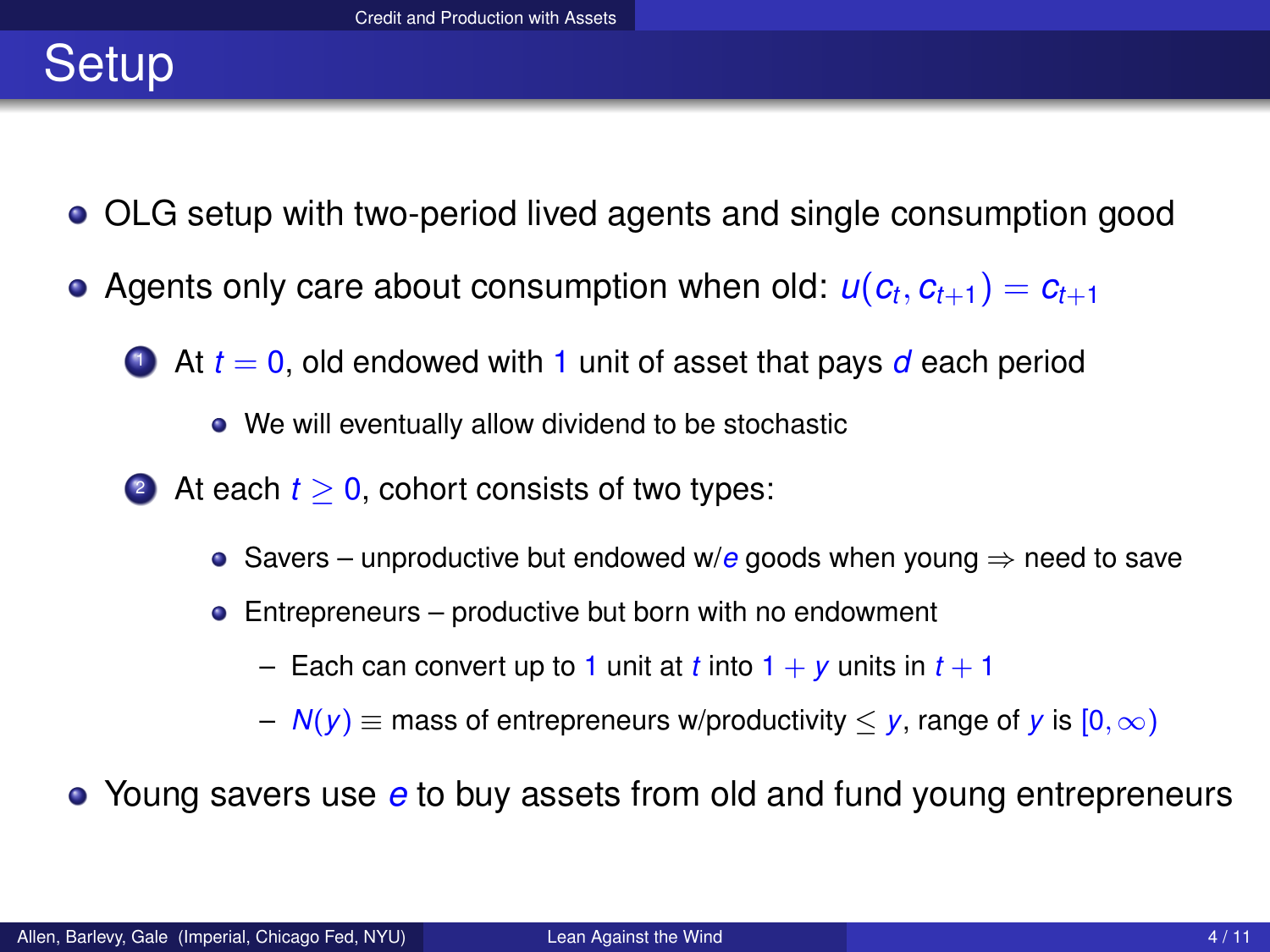<span id="page-4-0"></span>Trade between savers and entrepreneurs subject to following frictions:

- Trade via debt contracts, pay 1  $+$   $R_t$  for each unit borrowed
- Savers can't observe y or whether borrowers buy assets or produce
- **If borrower defaults, lenders incur cost**  $\Phi$  **per unit lent**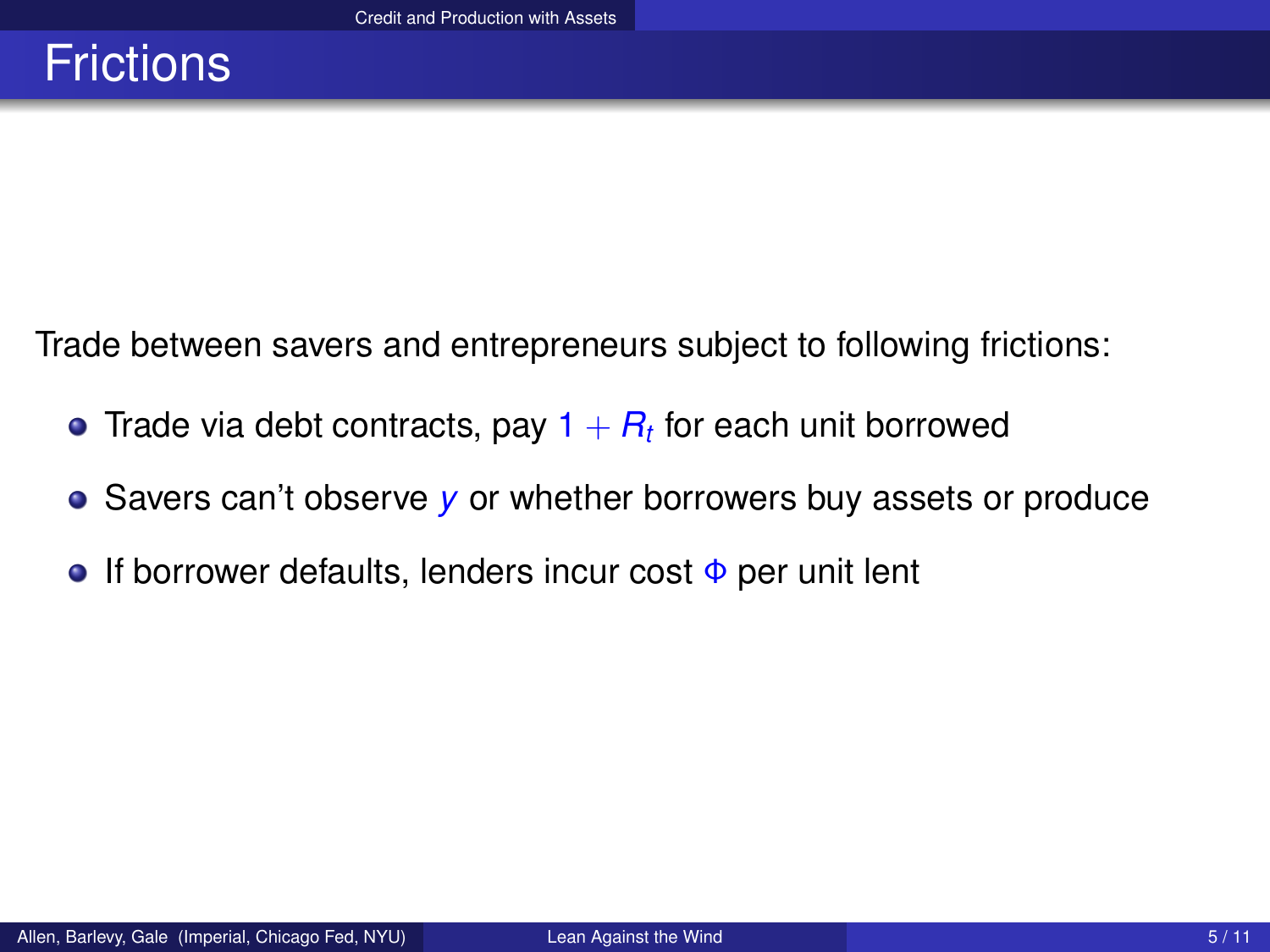# <span id="page-5-0"></span>Warmup: Equilibrium with Riskless Asset

- Eqbm is path for asset price + loan rate  $\{p_t, R_t\}_{t=0}^\infty$  that clears markets
	- Young savers allocate *e* between assets and lending
	- Young entrepreneurs choose to borrow to produce and/or to buy assets
	- Old sell any assets they own and collect on or repay loans
- With dividend constant, no default
	- Savers indifferent between lending and buying asset, i.e.  $1+R_t=\frac{d+p_{t+1}}{p_t}$
	- Only sufficiently productive entrepreneurs (with  $y > R_t$ ) produce
	- Market clearing each period:  $p_t + \int_{R_t}^{\infty} dN(y) = e$
	- Combining equations reveals unique eqbm has  $(p_t, R_t) = (p, R) \ \forall t$
- Equilibrium price  $p$  uniquely solves  $p + \int_{d/p}^{\infty} dN(y) = e$ , no bubble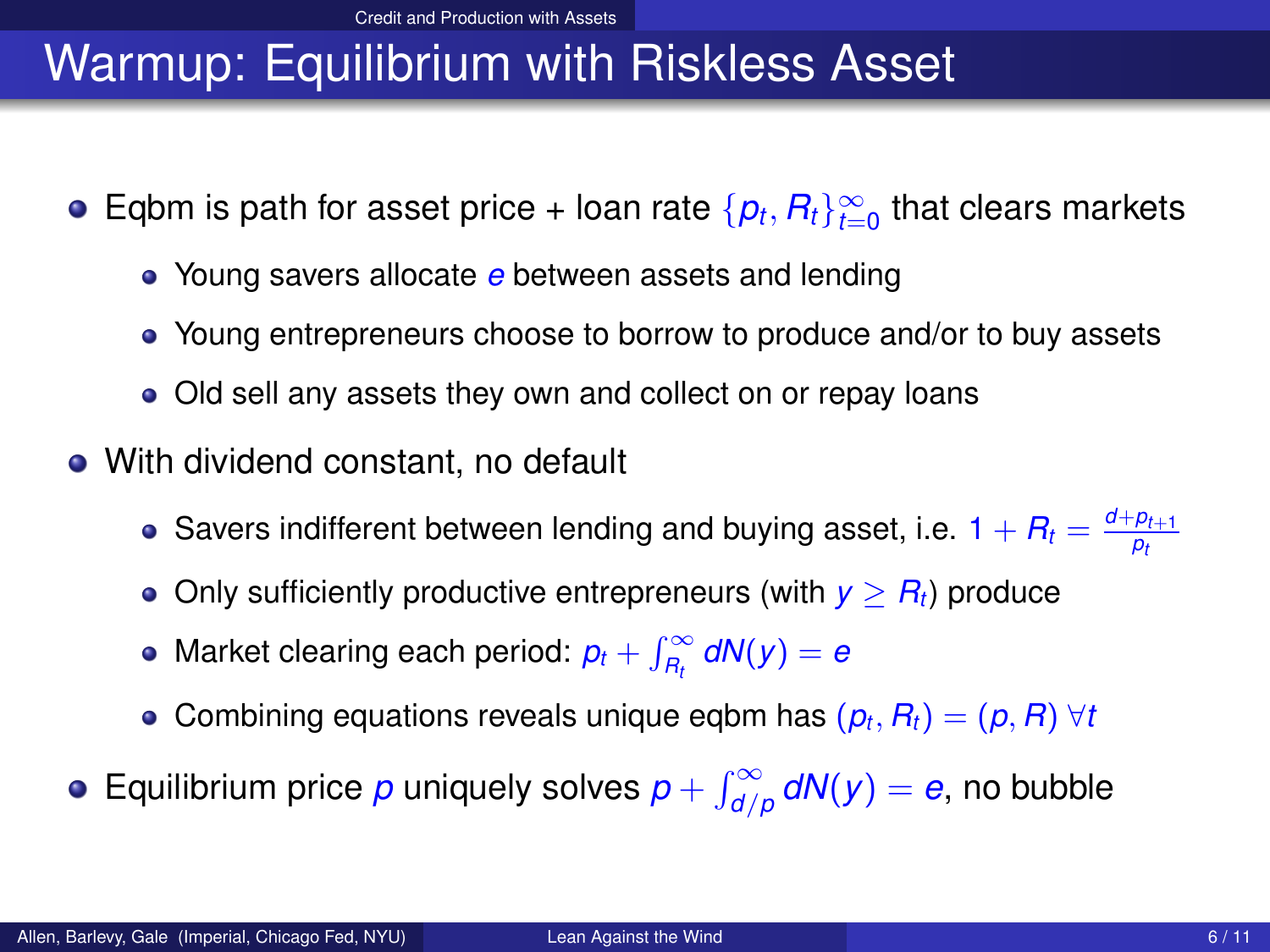### <span id="page-6-0"></span>**Monetary Policy**

- How can we think about monetary policy in this setup?
	- Follow Galí (2014): income *e* emerges from production with sticky prices
	- Prices sticky for one period, so policy only affects current real variables
	- Assets trade after production, so prices as in analog endowment economy
- $1+R_0=\frac{d+p_1}{p_0}$ ; Since  $i_0$  can't affect *d* or  $p_1$ , must lower  $p_0$  to raise real rate
- Works by discouraging labor (via lower real wage) ⇒ lower *e*<sub>0</sub>
- Raising real rates  $\approx$  reducing endowment (same effect as a tax)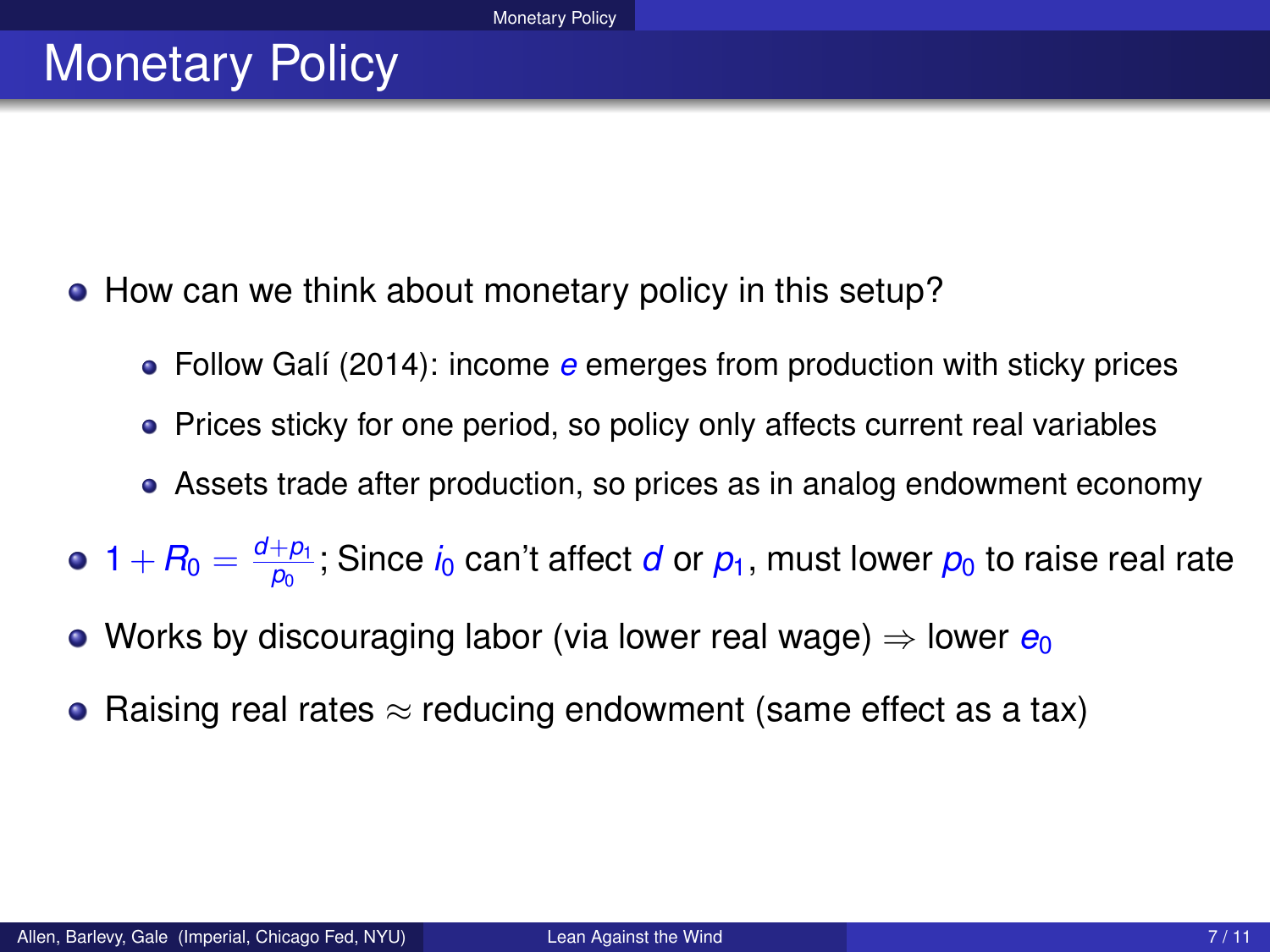<span id="page-7-0"></span>• Now suppose dividend follows regime switching process:

 $d_t = D$  w/prob  $\pi$  dividend  $d_t$  permanently switches to *d* where  $0 < d < D$ 

- Denote equilibrium by  $(\rho_t^D, R_t^D)$  if  $d_t = D$  and  $(\rho_t^d, R_t^d)$  if  $d_t = d_t^D$ 
	- Need 1 +  $R_t^D \geq \frac{D+p_{t+1}^D}{p_t^D}$  or infinite borrowing from low *y* agents *t* Need 1 +  $R_t^D \leq \frac{D + \rho_{t+1}^D}{\rho_t^D}$  or else no demand for asset ⇒ 1 +  $R_t^D = \frac{D + \rho_{t+1}^D}{\rho_t^D}$ *t t*
- $M$ arket clearing same as before:  $p_t^D + \int_{R_t^D}^{\infty} dN(y) = e^{i\omega t}$ *t*
- **Key Result:** Equilibrium  $(\rho_t^D, R_t^D)$  same as if  $d_{t+1} = D$  forever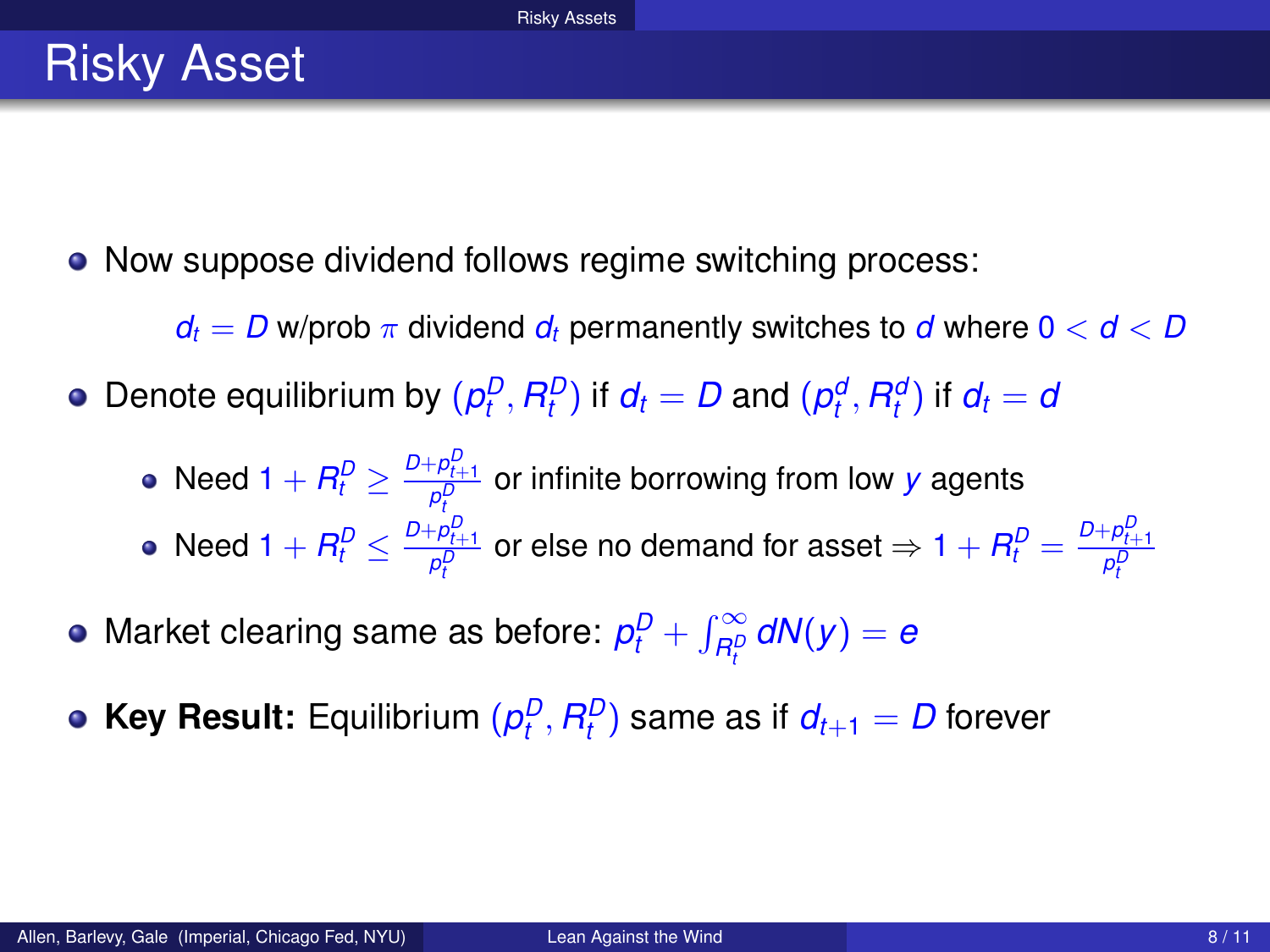# <span id="page-8-0"></span>Credit Booms and Bubbles

- **Bubble:** asset price can exceed fundamentals while  $d_{t+1} = D$ 
	- $1 + R^D = \frac{D + p_t^D}{p_t^D} > E\left[\frac{d_{t+1} + p_{t+1}}{p_t^D}\right]$ ; for small  $\Phi$ , also true for expected return *t t*
	- $\rho^{\scriptscriptstyle D}$  > PDV of dividends evaluated at expected return on lending
	- Intuitively, speculators who don't care about downside bid up asset price
- **Credit boom:** for small  $\Phi$ , all assets bought w/debt while  $d_{t+1} = D$
- High realized returns on both lending and assets while  $d_{t+1} = D$ 
	- Expected returns, however, can be lower;  $R^D$  too low given risk
- **Eventual crash:** asset price falls from  $p^D$  to  $p^d$  when dividends fall
- **Ends badly:** fall in dividends leads to default and output losses (Φ $p^D$ )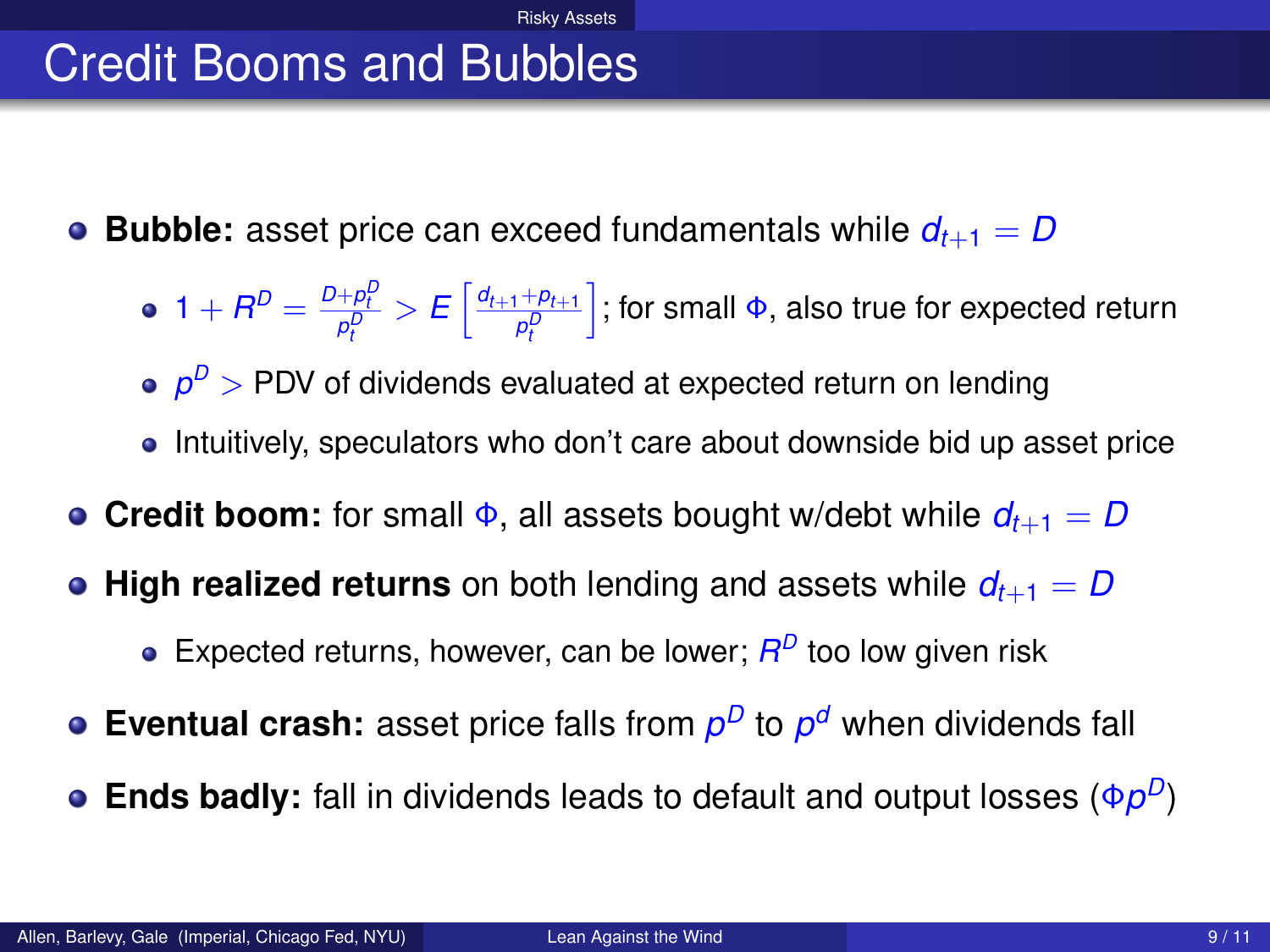# <span id="page-9-0"></span>Leaning Against the Wind

- Two reasons there may be scope for intervention during boom:
	- <sup>1</sup> Bubble crowds out production (entrepreneurs misallocate resources)

Productivity of marginal entrepreneur is  $y = R^D > E\left[\frac{d_{t+1} + p_{t+1}}{p_t}\right] - 1$ 

2 Excessive borrowing against risky assets

- Borrowers don't care about costs  $\Phi \rho^D$  they impose on lenders
- Can raising rates via monetary policy (LATW) improve welfare?
	- Reducing  $e_0$  lowers  $p_0^D$  and increases  $R_0^D$
	- Higher  $R_0^D$  further crowds out production  $\Rightarrow$  exacerbates distortion
	- Lower  $\rho_0^D$  dampens borrowing, lowers forgone output Φ $\rho_0^D$  if bubble bursts

Welfare effect ambiguous, but leaning can raise welfare if  $\Phi$  large